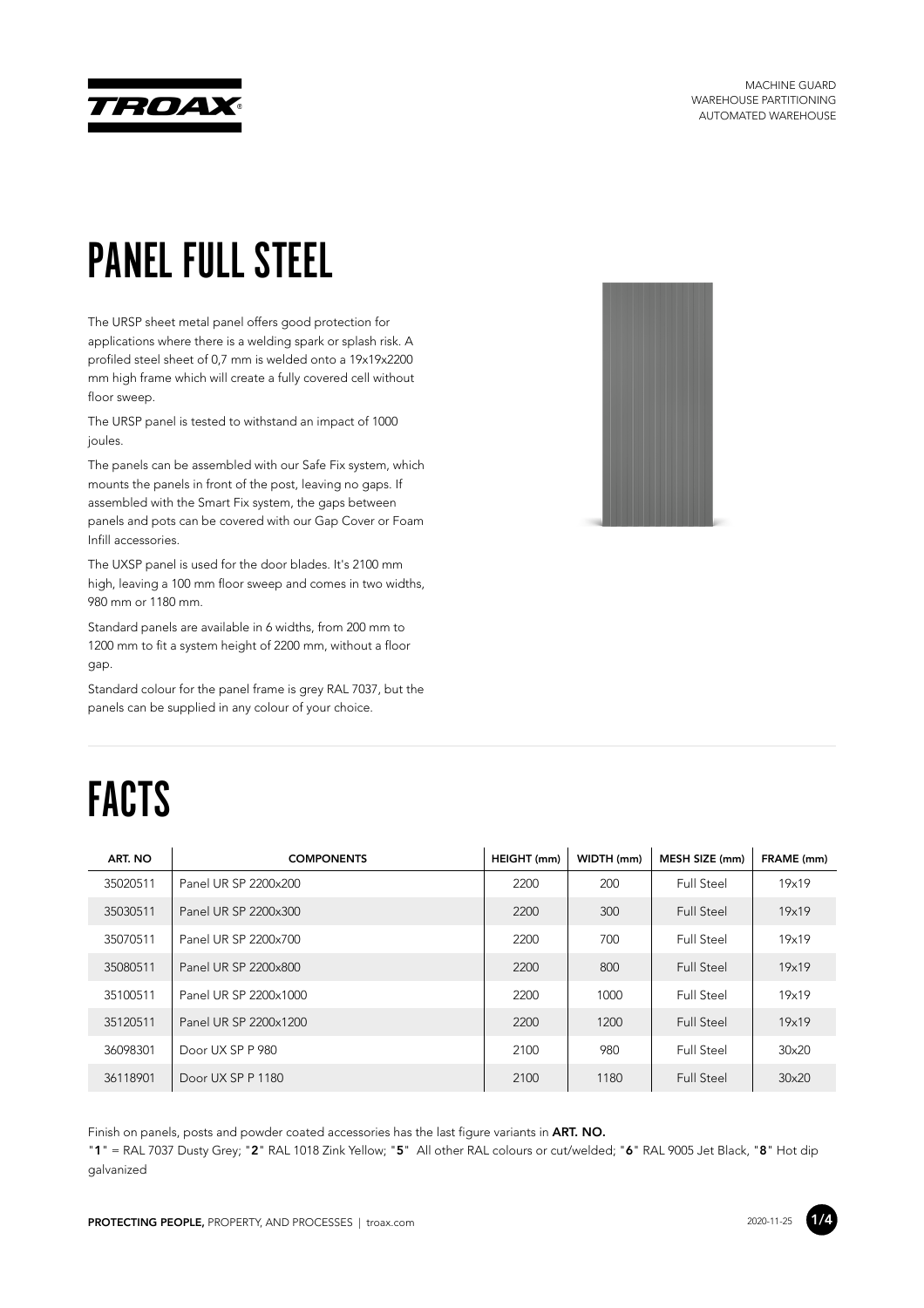

PANEL FULL STEEL **ACCEPT CONTROL** MACHINE GUARD WAREHOUSE PARTITIONING AUTOMATED WAREHOUSE

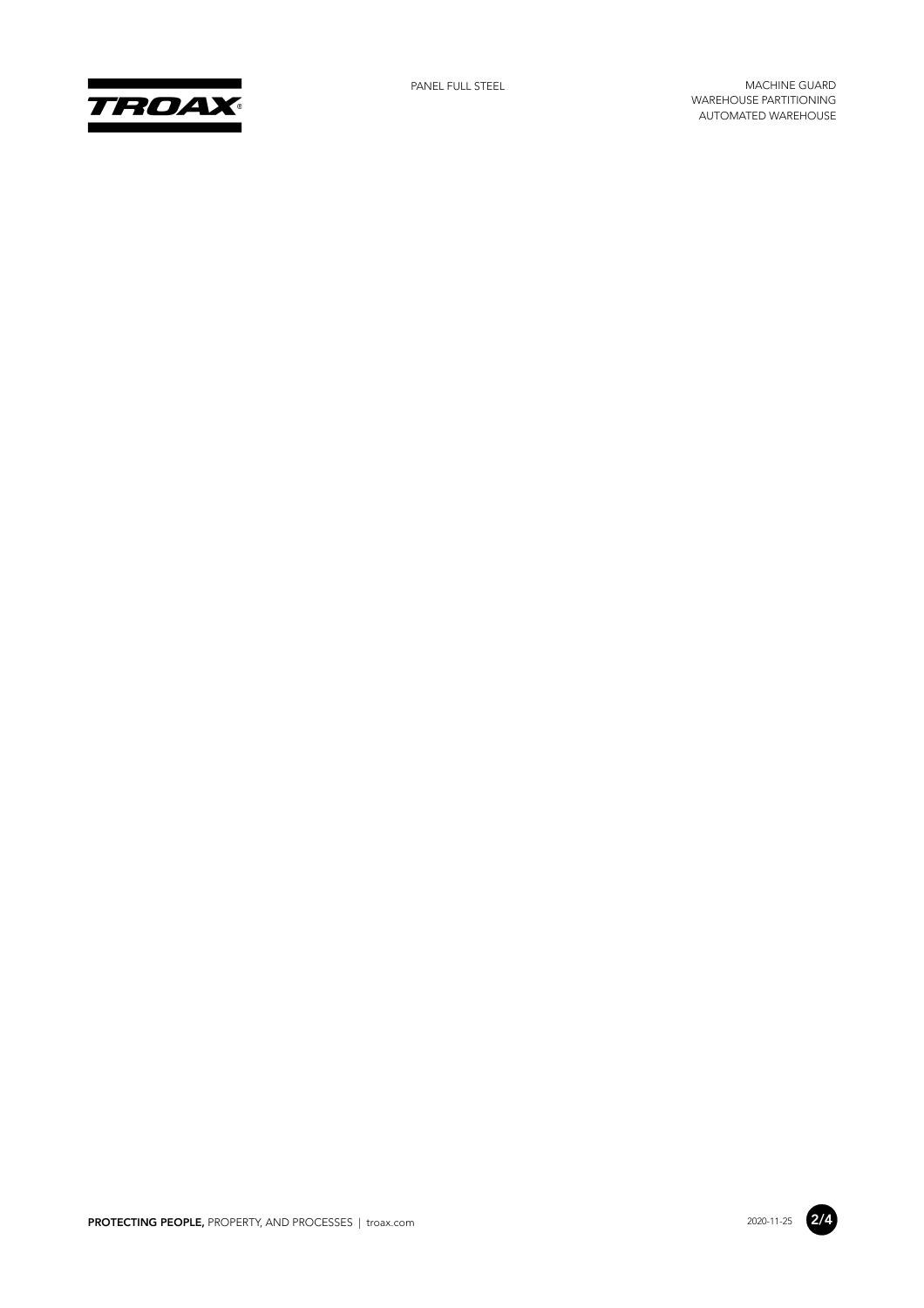

## ACCESSORIES



GAP COVER TUBES FOAM INFILL

# COMBINE WITH





POST 60X40 SAFE FIX SMART FIX